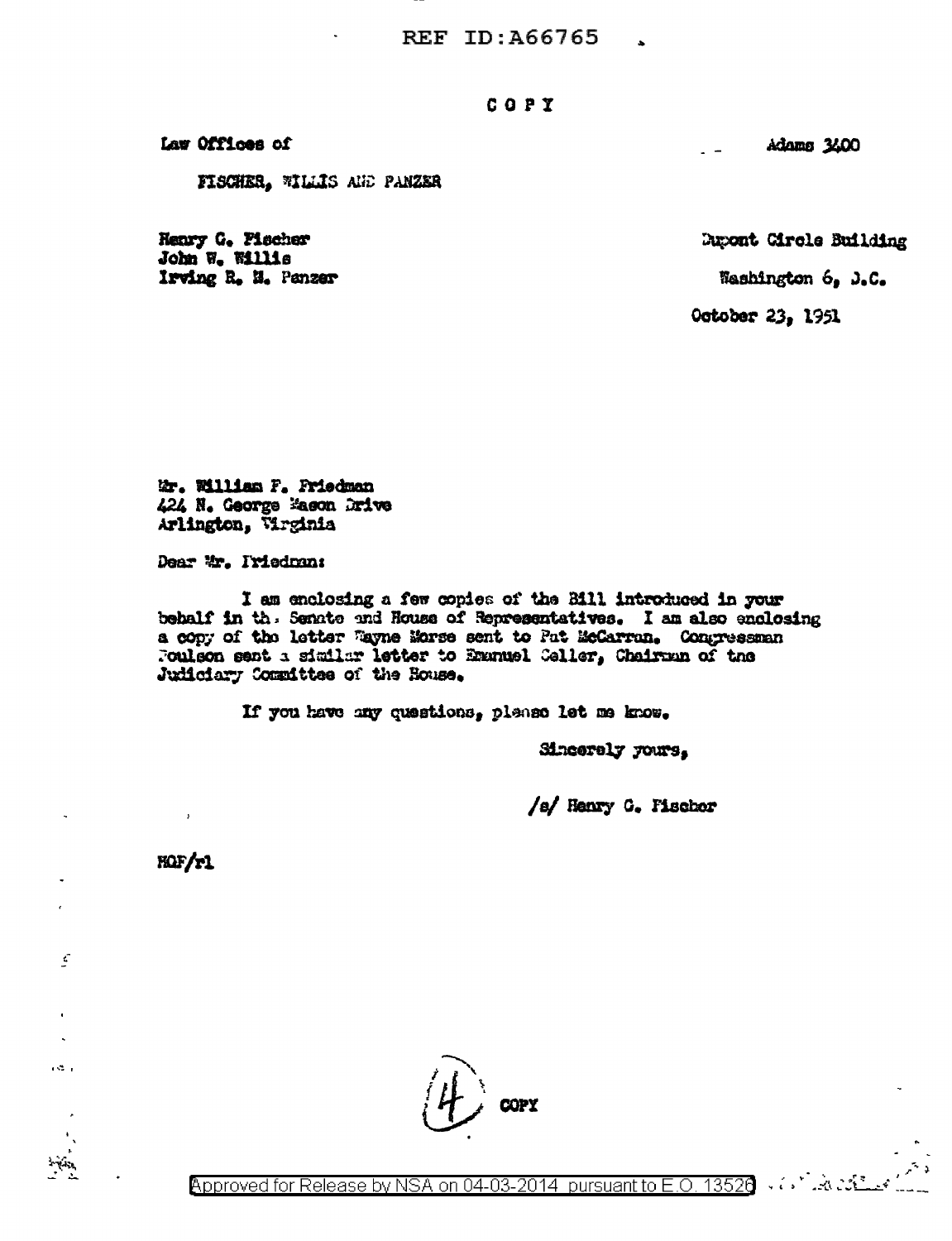REF ID: A66765

October 22, 1951

Honorable Pat McCarran Chairman, Counittee on the Judiciary **United States Senate** Washington, D.C.

Daar Senator NoCarran;

Ů P Y

I am writing you with regard to S. 2283, a bill which I introduced for the reliaf of William F. Priedman, providing in affect for payment of \$100,000 insettlement of all his rights in his inventions in the field of military communications which have been placed in secrecy because of their importance to the national interest.

Captain George N. Robillard, USN, Patent Counsel for the Navy. in the enclosed article in the Saturday Evening Post of June 9, 1951 "Are We Stifling the Inventors?", dramatically develops the problems confronting Mr. Friedman, namely, that his inventions are so important to the national defense that necessary secrecy prevents him from using his own rights in the inventions - rights which he has retained with the consent of the Government.

I sincerely hope that your Committee will act favorably on the bill. Mr. Friedman, whose entire adult life has been devoted to serving the national interest and whose work, as disclosed in the Peurl Marbor Investigation at the end of World War II, led to the breaking of the Japanese Purple Code, a feat which vitally contributed to the winning of the war in the Pacific, is fully deserving of the relief requested in the circumstances. The secrecy and security measures surrounding him and his work have circumscribed his every day life and adversaly affected his health. Except by this bill which I have introduced, there is no reasonable avenue for relisf open to him.

This entire mattor has been the subject of discussion with representatives of the Department of Defense over the period of the last year and a half. I am submitting copies of the menorandum submitted to the Department of Dafense on the matter and the correspondence concerning it thereafter - all of which speaks for itself. When the Committee holds its hearing upon the enclosed bill, the Department of Defense should be in a position to present the facts under its control with the least possible delay. in view of the fact that it has had 18 months in which to gather its material on the case. Mr. Friedman, of course, will be happy to testify in person in connection with the matter.

Sinceroly.

/e/ WAXNE MORSE

Wil: PP mo.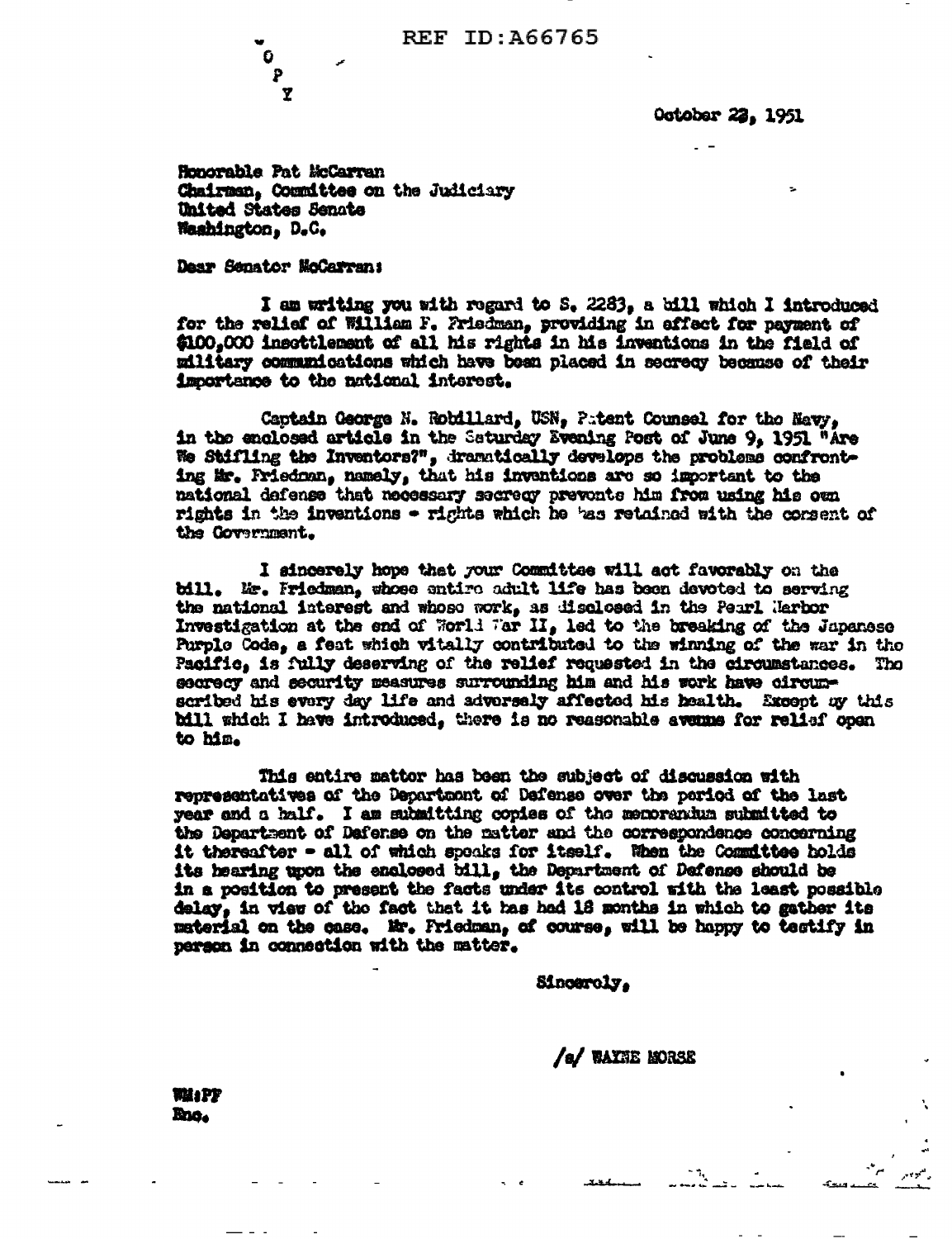#### ID: A66765  $REF$

82p CONG S. 22

 $1N$ THE SENATE OF THE UNITED STATES Y

CCTOBER 17 (legislative day, Остовек 1), 1951  $\hat{C}$ Mr. Morse introduced the following bill; which was read twice and referred to the Committee on the Judiciary ۰.

For the relief of William F. Friedman.

Be it enacted by the Senate and House of Representa- $\mathbf{1}$ tives of the United States of America in Congress assembled.  $\overline{2}$ That the Secretary of the Treasury is authorized and directed 3 to pay, out of any money in the Treasury not otherwise  $\overline{\mathbf{4}}$ appropriated, to William F. Friedman, the sum of \$100,000, 5 in full settlement for all rights with respect to his inventions 6 in connection with military, naval, and air communications 7 facilities, which are now or at any time have been placed 8 in secrecy status by the War Department, the Department 9 of the Army, or the Department of Defense, including but 10 11 not limited to all rights with respect to his inventions cov-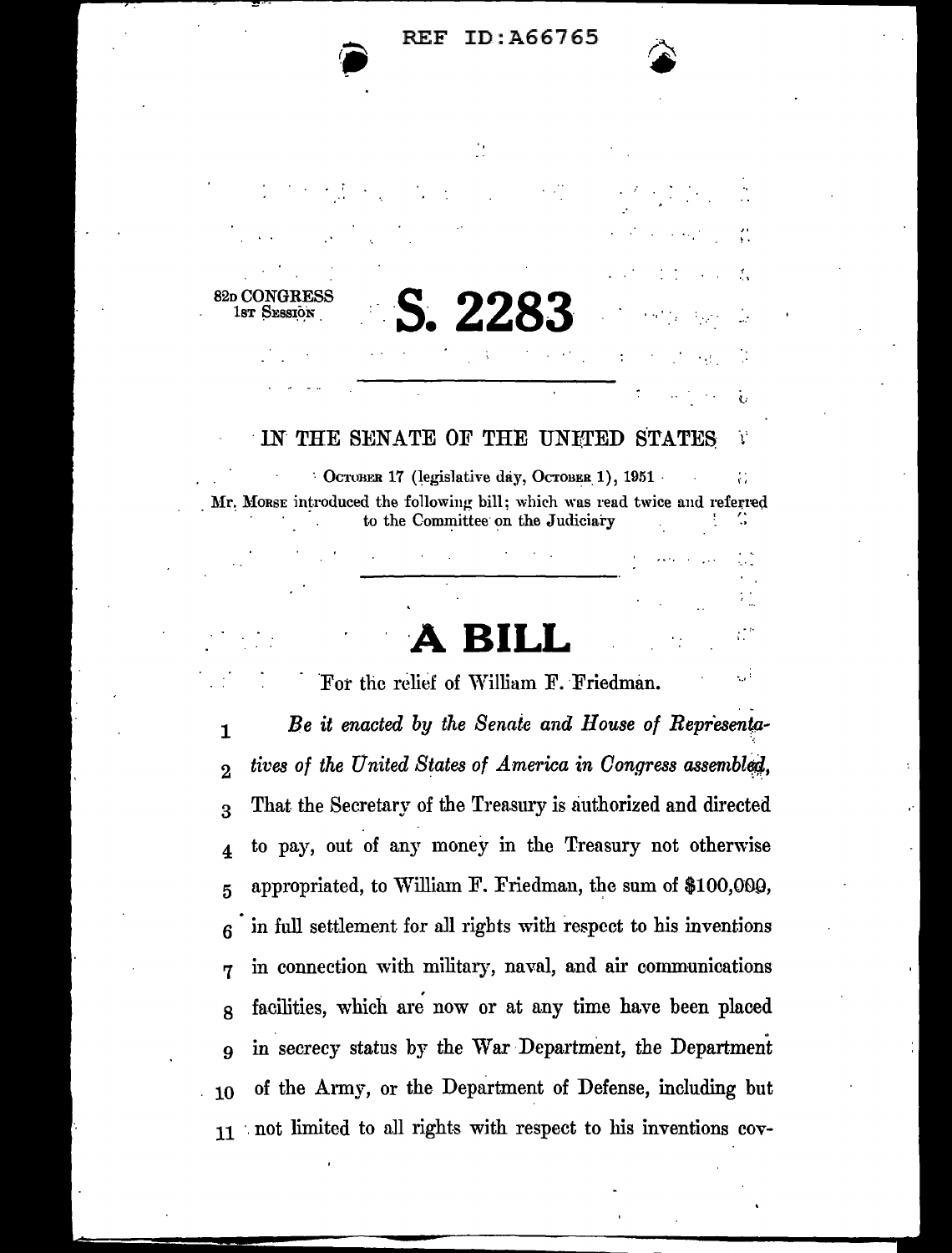

ered by Patent Number 2,395,863, and by patent appli- $\mathbf{1}$ cation serials 682,096, 107,244, 70,412, 443,320, 478,193,  $\boldsymbol{2}$ and 549,086 and with respect to all inventions for which 3 patent applications have been withheld by the War Depart-4 ment, the Department of the Army, or the Department of 5 Defense in order to preserve secrecy: Provided, That no 6 7 part of the amount appropriated in this Act in excess of 10 8 per centum thereof shall be paid or delivered to or received by any agent or attorney on account of services rendered 9 10 in connection with this claim, and the same shall be unlawful, 11 any contract to the contrary notwithstanding. Any person 12 violating the provisions of this Act shall be deemed guilty <sup>13</sup> of a misdemeanor and upon conviction thereof shall be fined  $14$  in any sum not exceeding \$1,000.

医肠动脉 医心脏的 化

WARD CONTROL CONTROL  $\label{eq:2.1} \frac{1}{2}\sum_{i=1}^n\sum_{j=1}^n\frac{1}{2}\sum_{j=1}^n\sum_{j=1}^n\frac{1}{2}\sum_{j=1}^n\sum_{j=1}^n\frac{1}{2}\sum_{j=1}^n\frac{1}{2}\sum_{j=1}^n\frac{1}{2}\sum_{j=1}^n\frac{1}{2}\sum_{j=1}^n\frac{1}{2}\sum_{j=1}^n\frac{1}{2}\sum_{j=1}^n\frac{1}{2}\sum_{j=1}^n\frac{1}{2}\sum_{j=1}^n\frac{1}{2}\sum_{j=1}^n\frac{1$ 

ta a mazin shi  $\label{eq:2} \mathcal{L}_{\text{max}}(\mathcal{L}_{\text{max}},\mathcal{L}_{\text{max}}) = \mathcal{L}_{\text{max}}(\mathcal{L}_{\text{max}})$  $\frac{1}{2} \left( \frac{1}{2} \frac{1}{2} \right)^2 \left( \frac{1}{2} \left( \frac{1}{2} \frac{1}{2} \right)^2 \left( \frac{1}{2} \frac{1}{2} \right)^2 \right) \left( \frac{1}{2} \left( \frac{1}{2} \right)^2 \right) \left( \frac{1}{2} \frac{1}{2} \right)^2 \left( \frac{1}{2} \frac{1}{2} \right)^2$ Report Control Control Control  $\label{eq:1} \mathcal{L}_{\mathcal{A}}\left(\mathcal{I}\right) \rightarrow \mathcal{L}_{\mathcal{A}}\left(\mathcal{I}\right) \rightarrow \mathcal{L}_{\mathcal{A}}\left(\mathcal{I}\right) \rightarrow \mathcal{L}_{\mathcal{A}}\left(\mathcal{I}\right) \rightarrow \mathcal{L}_{\mathcal{A}}\left(\mathcal{I}\right) \rightarrow \mathcal{L}_{\mathcal{A}}\left(\mathcal{I}\right)$  $\label{eq:2.1} \mathcal{L}^{\text{max}}(\mathcal{L}^{\text{max}}_{\text{max}}, \mathcal{L}^{\text{max}}_{\text{max}}, \mathcal{L}^{\text{max}}_{\text{max}})$